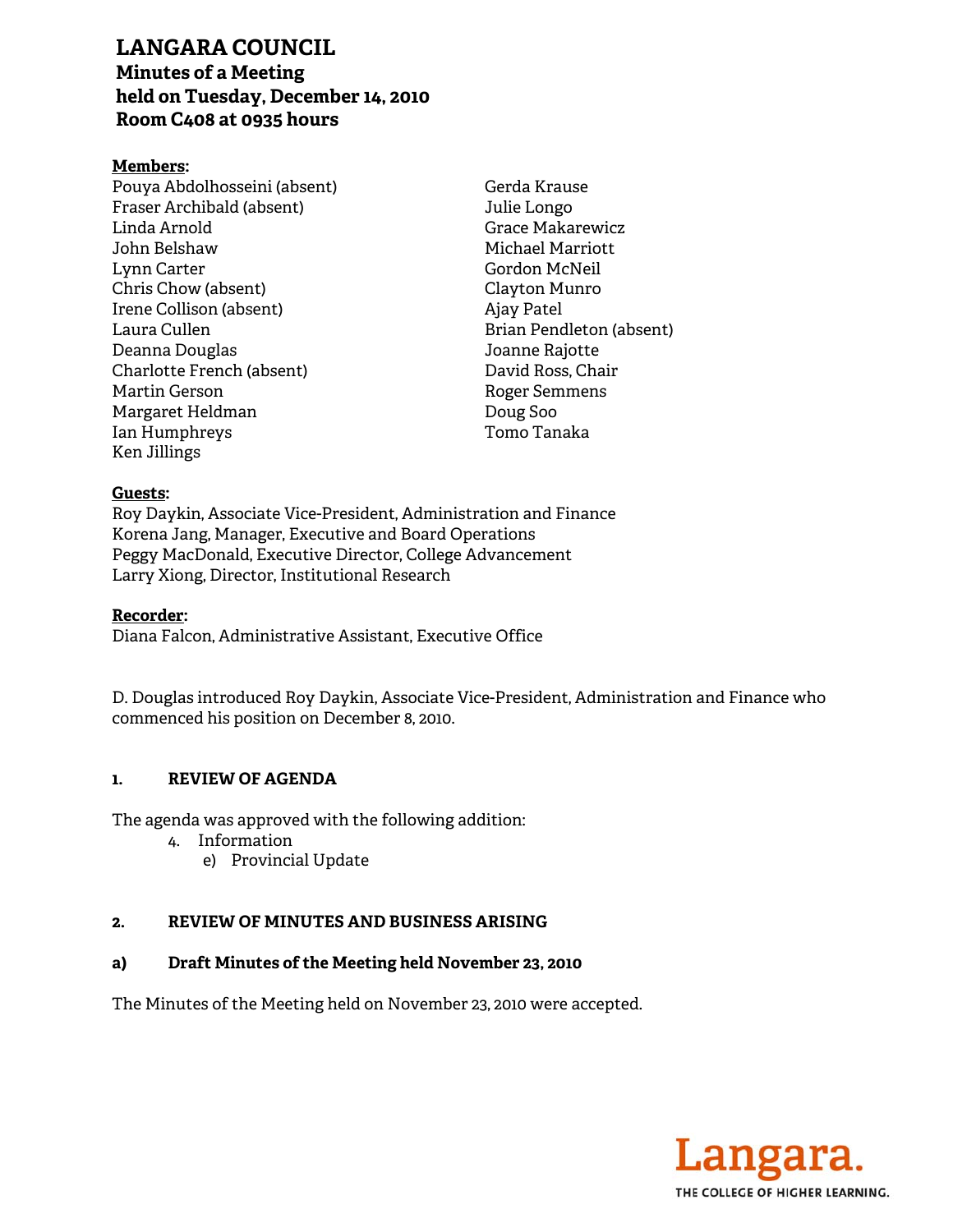### **3. CURRICULUM ITEMS**

### **a) Education Council Meeting held November 23, 2010**

L. Cullen highlighted the summary report of the Education Council meetings held on November 23, 2010 noting new courses and program and course changes.

There were no items with financial implications.

The Education Council Summary Report for November 23, 2010 was received for information.

## **4. INFORMATION**

### **a) Accountability Reports: Presentation of Survey Results**

L. Xiong, Director, Institutional Research made a presentation entitled "2010 Accountability Presentation to Langara Council." The presentation highlighted data from the Langara 2009 Current Student Survey; Provincial Former Student Outcomes Survey: 2009; Langara College Accountability Plan and Report: 2010/11 – 2012/13; Central Data Warehouse and Accountability Reporting; BC Student Transitions Project; and, Student Demographics.

It was noted that information highlighted in the presentation can be obtained at:

http://www.langara.bc.ca/about-langara/institutional-research/index.html http://www.aved.gov.bc.ca/instit\_accountability\_plans/welcome.htm http://www.aved.gov.bc.ca/datawarehouse/

### **b) Department Name Changes (Health Sciences Division)**

A. Patel announced that effective May 1, 2011 the Department of Nursing will be called the "Langara School of Nursing" to reflect what the program is already referred to by external parties; and, the Health Sciences program will be known as the Department of Health Sciences to reflect how the program is viewed by external parties and to provide for opportunities to expand the program and strengthen partnerships.

### **c) Enrolment/Application Dashboards**

D. Ross noted that two new Enrolment/Application Dashboard tabs were introduced on the myLangara portal for Regular Studies and Continuing Studies and were made accessible to Langara Council Members. In order to continue to develop a product that meets the needs of the institution, D. Ross invited members to provide their feedback. After much discussion, the following points were noted:

- The dashboards provide a wealth of valuable information.
- Capacity in the Continuing Studies dashboard is not as concrete as the Regular Studies dashboard.
- It is a very helpful tool that others would like to have access to. In response, access will be provided to Budget Officers (Department Chairs, Administrative Managers).
- It would be helpful to have waitlist information incorporated into the dashboards.

The overall consensus was that the dashboards are an invaluable tool that should be made available to all employees. It was noted that this could be considered once feedback has been received and further synthesizing has occurred. Given present priorities in IETS, it was noted that this will not occur prior to May 1, 2011. D. Douglas was asked to convey appreciation to H. Kwok, Project Leader, IETS for her work on this important application.